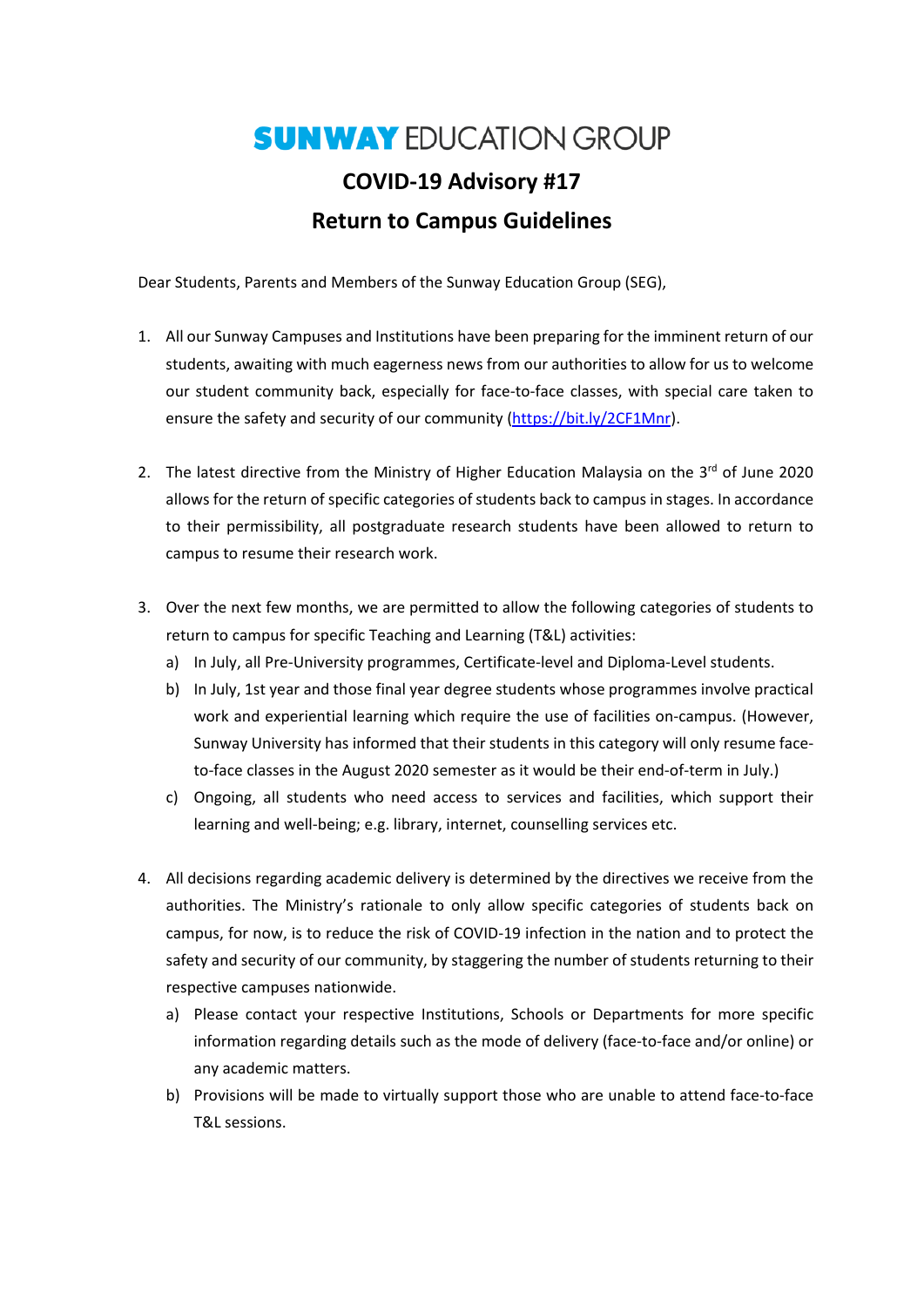- 5. To ensure your safety and security, we have also developed Health & Safety Standard Operating Procedures, which are applicable for now:
	- a) Everyone (including all staff members, students and visitors) is required to declare their health status DAILY before entering the campus by completing the eHealth Declaration [\(https://sunway.edu.my/edeclare\)](https://sunway.edu.my/edeclare). After you click submit, you will receive a QR Code; which is valid for the whole day. Please show your QR code to our security personnel each time you enter the campus.
	- b) Temperature checks will be administered by our Security personnel at all entry gates to the campus. Only those of good health and low risk will be allowed on campus at any time. Anyone who is unwell (including body temperature that exceeds 37.5°C) will not be permitted to come on campus. They should instead seek immediate medical attention, obtain the necessary medical leave of absence and practise self-isolation/stay at home.
	- c) As the coronavirus is spread by water droplets, it will be the personal responsibility of all of us to wear some form of face mask, which covers the nose and mouth, upon entry to the campus and as long as we are in the company of another person in their surrounding space or when we meet others. Anyone who is found not to be wearing a face mask will not be allowed entry or will be asked to leave the campus.
	- d) All of us should be appropriately and physically distanced from each other.
		- i. The Ministry of Health and Department of Occupational Safety and Health social distancing norm is for people to adopt a one metre distance from each other at this moment.
		- ii. Social distancing in the elevators, cashier counters, cafeteria and all other common areas are to be observed by all. Social distancing markings have been laid out to ensure safe and appropriate social distancing in these areas. As we may have to wait long for the elevators because of the social distancing measures, we are all encouraged to use the staircase.
		- iii. We will revise the distancing measures accordingly as directed or advised by the relevant and appropriate agencies.
	- e) To facilitate contact tracing (should this become necessary) all will be required to scan the QR codes placed at various entrances of designated places within the campus compound such as offices, classrooms, lecture theatres, labs, etc, before entering.
	- f) Highly touched surfaces such as front counters, door knobs or handles, railings, elevators will continue to be regularly wiped with disinfectant daily. We should also take care and effort to keep our personal work and study areas clean at all times.